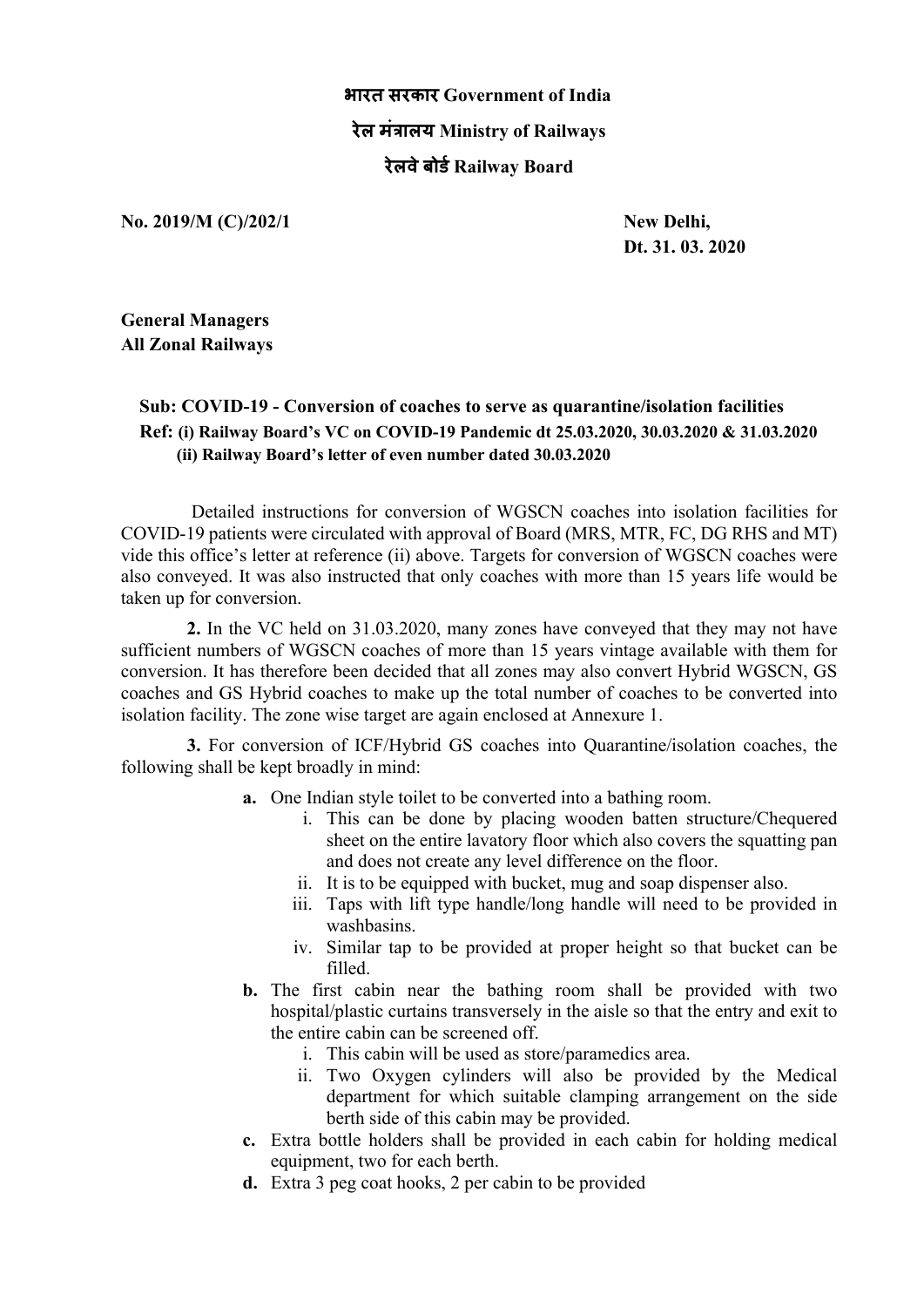- **e.** Mosquito net to be provided on windows to avoid mosquito's entry inside and have proper ventilation too.
- **f.** Each cabin will be provided with 3 dustbins with foot operated lids of Red, Blue and Yellow Colour suitably lined with garbage bags.
- **g.** All charging points for laptop and mobile to be functional.
- **h.** It must be ensured that all amenity fittings are in place, upholstery is in good condition and broken panels etc. are replaced.

**4.** No Insulation of Bamboo Chic/Khus etc is to be provided for either WGSCN coaches as advised vide Board's letter at reference (II) or GS quarantine/isolation coaches. The coaches shall be intensively cleaned before before being offered for occupation.

**5.** The Zonal Railways are advised to plan for the above modifications immediately and advise the date of readiness of these rakes to Board immediately. Converted GS coaches rakes and converted WGSCN coaches rakes are to be maintained separately.

**6.** Utilisation certificates will need to be furnished to Ministry of Health and Family Welfare (MoH&FW) and Ministry of Finance (MoF). It is desirable that all details of coach modifications, purchases, and manufacture of variousitems, sanitation and cleanliness, pertaining to COVID-19 are separately and concurrently captured.

**7.** This issues with the approval of MRS and MT.

**(Vinay Srivastava) Exe. Dir. Mech. Engg. (Chg.) Railway Board**